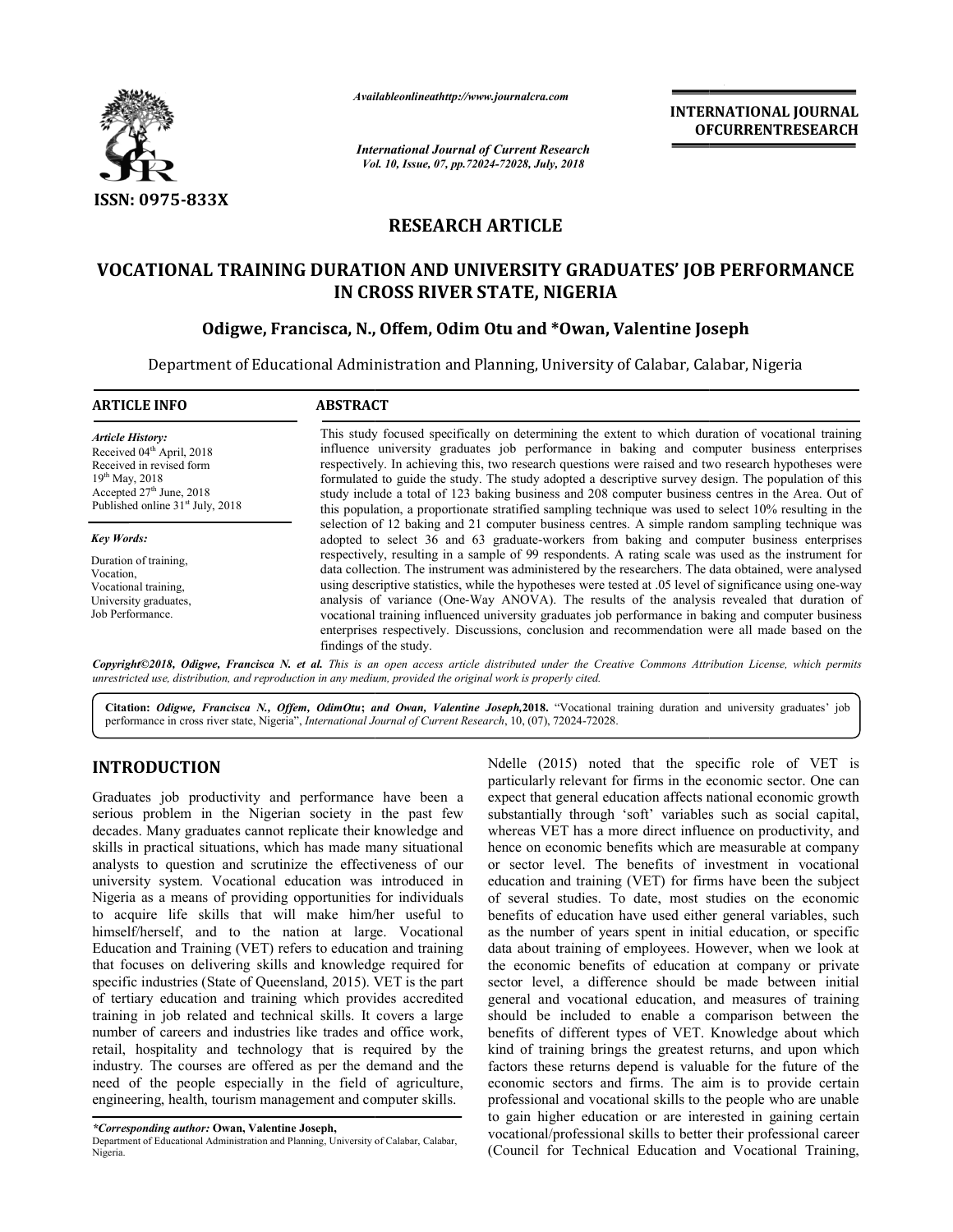Many Government, semi-Government, private sectors, NGOs and INGOs who offer vocational education and trainings are producing semi-skilled and skilled workforce through VET trainings. In addition, many developed and developing countries have been providing vocational education and training in various skills. VET covers a wide range of careers and industries, including trade and office work, retail, hospitality and technology. VET programs provide an education that directly relates to getting a job. VET courses are typically shorter and more practical than higher education courses and have an industry and trade focus related to the job market. As VET focuses on skill acquisition, also known as "skill-based training," the training concentrates on developing and applying specific skills and behaviours, the learners must spend the majority of their training time engaged in learning, developing, and practicing skills in a variety of practical and real-life scenarios. After completing the VET courses and training, the skilled worker should be able to perform the tasks independently and perform a wide variety of tasks in different work environments and navigate between the planning and execution processes. The ultimate objective of skilled training is not only to enable the learner to acquire proficiency in the skill, but to have the confidence to competently apply it on the job. Vocational education also prepares people for a career that is based in manual practical activities and focus specifically, on a skill. It is also referred to as Career and Technical Education as it can help to develop a particular group of techniques and become proficient in a particular technology area (Basnet, 2012). However, though the well-designed courses and training have been adopted, the problem in the current situation is that industries are suffering from the effects of unskilled workers. The problem today with many workplace training programs is that only partial success is achieved because training is separated from the industrial success (Educational International, 2009).

Training factors that impact on the effectiveness of workers include: insufficient time for learning, poor practical learning experiences, improper implementation of designed policies and programmes, and duration of training. Training duration refers to how long it takes one to acquire a skill. Many university graduates are not doing well in business enterprises because of many reasons, one of which is poor training duration. Training perse refers to a systematic and well-planned process of monitoring, evaluating, and deciding the timeframe that is needed to complete any vocational courses in order to acquire the right skills, and increase efficiency on the job. Therefore, vocational training duration will be seen as the pathway through which somebody decides in advance what vocational skill to acquire, when to acquire it, what it takes to acquire it and how long it will take to learn and master the art of that vocation. There are many vocations from which anybody can choose. The areas of focus in this paper were specifically (a) Baking and (b) Computer vocations. Baking is a vocation that exposes learners to the insights of using heat and its related technologies to produce food for human consumption and satisfaction. Areas of baking include cake making, bread production, small chops, pastries, egg/meat/fish/potatoes roll etc. Computer on the other hand, is a very powerful and sophisticated electronic device that receives input through many sources (keyboard, mouse, joystick, scanner, flash drives etc.) as data, process them into meaningful information, and brings out desired results (output) in either soft or hard copies.

There are numerous areas of computer vocation including data analysis, graphics, word processing, networking, programming to mention a few.

**Statement of the problem:** It can be recalled that the essence for the provision of vocational education or training was to provide practical and psychomotor skills to learners which will in turn lead to societal development and innovations. It was believed that with these skills present in the lives of Nigerians, the nation will become self-reliant and more productive. Sadly, not every university or tertiary institution in Nigeria has imbibed nor integrated fully, vocational training and its curriculum into their various systems. The few Nigerian universities that have made attempts to adopt vocational training or entrepreneurship, are not providing enough duration for undergraduates to focus, learn and acquire the relevant skills. Many Universities including the University of Calabar for instance, run such training for only a semester where year three students combine it with their regular courses. How can students learn such skills while combining with other regular courses that are in themselves, very demanding? The poor productivity of Nigerian graduates in their respective places of work when employed to carry out vocational duties further indicates a problem. Given the immense benefit of vocational training and its applicability to the workplace, and the poor duration and timing allotted for training the university undergraduates, this study was designed in an attempt to find out whether the perceived poor performance of university graduates in business enterprises is as a result of improper vocational training duration.

*Objectives of the Study:* The major objective of this study was to examine the influence of vocational training duration and university graduates job performance in business enterprises in Cross River State. Specifically, this study sought to:

- i. Examine the extent to which vocational training duration influence university graduates' performance in baking business enterprises.
- ii. Examine the extent to which vocational training duration influence university graduates' performance in computer business enterprises.

*Research Questions:* The following research questions have been posed to guide the study.

- i. To what extent does duration of vocational training influence university graduates' performance in baking business enterprises?
- ii. To what extent does duration of vocational training influence university graduates' performance in computer business enterprises?

*Research Hypotheses:* The hypotheses below were formulated:

- i. Vocational training duration has no significant influence on university graduates job performance in baking business enterprises.
- ii. Vocational training duration has no significant influence on university graduates job performance in computer business enterprises.

#### **LITERATURE REVIEW**

Several studies have been conducted in an attempt to explain the role of training on employee performance.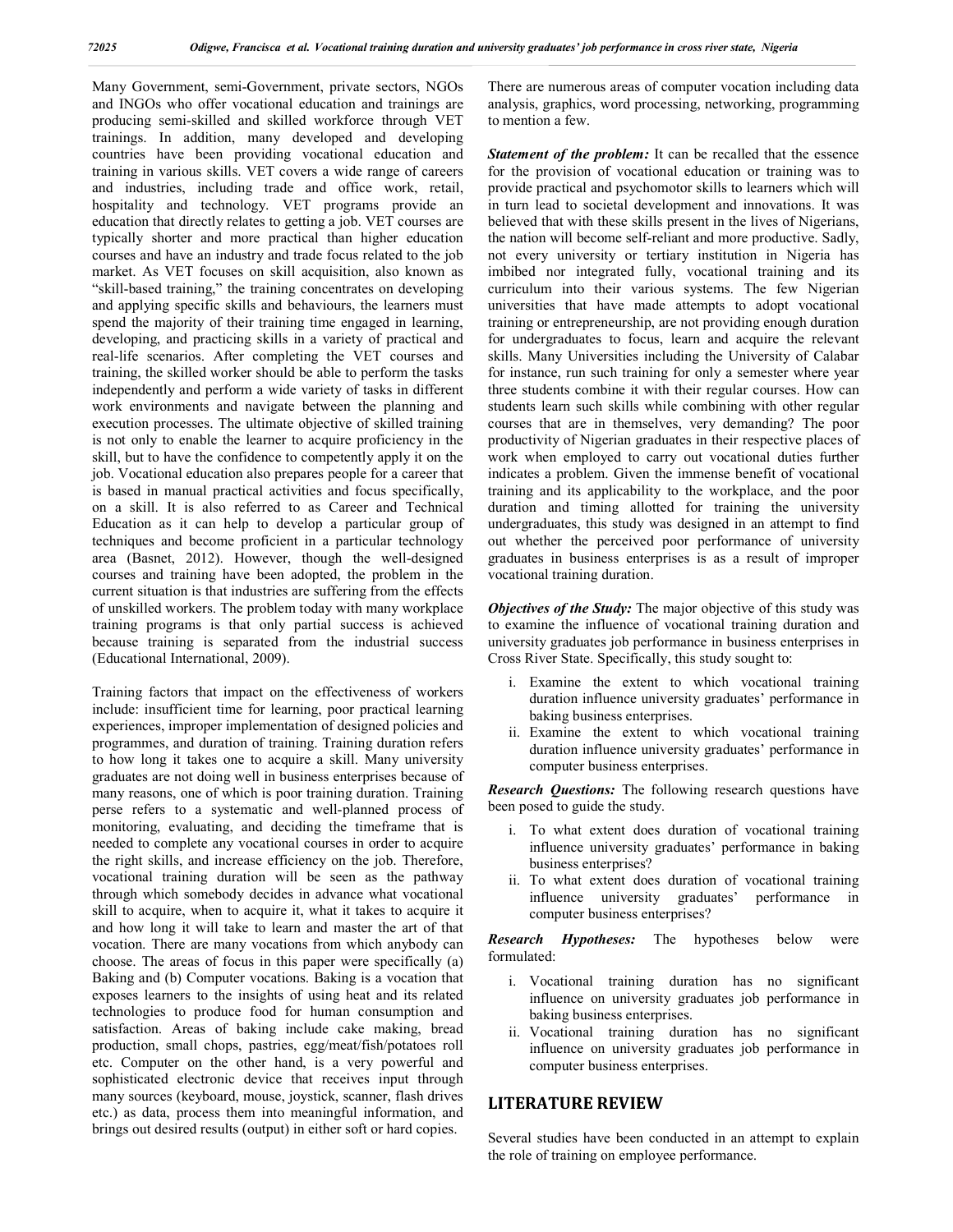For example, (Amir and Amen, 2013) aimed at studying the effect of training on employees' performance and to provide suggestions as to how firms can improve their employees' performance through effective training programs. The research approach adopted for the study conforms to qualitative research, as it reviewed the literature and multiple case studies on the importance of training in enhancing the performance of the workforce. The theoretical framework and models related to employee development through training and development programs, and its effect on employee performance were presented. On the basis of the reviewed evidence of such a relationship, suggestions were offered for the top management in all businesses to assess the employee performance and find out the true cause(s) of performance problems so that such problems could be solved in time through desired training program. They added that the main objective of every training session is to add value to the performance of the employees, hence all types of business should design training and development programs for their employees as a continuous activity. The purpose of training is what employees would acquire after experiencing the training program. Some of the organizations plan and implement the training program for their employees without identifying the purpose and objectives and without knowing what the knowledge, skills and abilities employees would gain at the end of the training program and whether they will be able to attain performance targets on the job. Therefore, firm must first of all, design the training program with clear goals and objectives while keeping in mind the particular needs of both the individual and the firm. Training plays vital role in the building of competencies of new as well as current employees to perform their job in an effective way. It also prepares employees to hold future position in an organization with full capabilities and helps to overcome the deficiencies in any job-related areas. Effective training is considered to be a key factor for improved performance; as it can enhance the level of employee and firm competency. It helps to fill the gap between expected and current performance, i.e. gap between desired performance and actual employee performance (Amir and Amen, 2013).

There are different methods of overcoming deficiencies in employee performance on the job, and training is one of them. In particular, training develops skills, competency, and ability and ultimately improves employee performance and organizational productivity. The training program is the stimulant that workers require to improve their performance and capabilities, which consequently increases organizational productivity. Therefore, training should be designed on the basis of firm specific needs and objectives. Effective training is the thoughtful intervention designed at attaining the learning necessary for upgraded employee performance. The research affirmed the proposition that training has a positive impact on employee performance (Ahmad and Bakar, 2003; Bartel, 1994). Reported that there is a positive correlation between an effective training program and employee productivity. However, to make it possible (Swart*et al.,* 2015), posited that it is the responsibility of the managers to identify the factors that hinder training program effectiveness and take necessary measures to neutralize their effect on employee performance. In addition, (Ahmad and Bakar, 2003), concluded that a high level of employee commitment is achieved if the training achieves the learning outcomes and improves the performance, both on individual and organizational level. These findings are also consistent with the results of Kim's (Kim, 2006) research work. Presently Nigeria is offering education in general subjects,

but to achieve development, it must offer a variety of courses for specific disciplines such as technical, vocational, professional, agricultural, and so on, because the country needs a balanced distribution of manpower for all professions so that the vast population of Nigeria can contribute to economic growth by participating in different professions (Oranu, 2010). This implies that Vocational and Technical Education (VTE) systems play a crucial role in the social and economic development of any nation. Owing to their dynamic nature, they are continuously subject to the forces driving change in the schools, industry and society. Mechanized farming requires technical skills that could be obtained in technical and vocational schools. Although technical and vocational education seem deficient in 'citizenship or leadership training,' it provides students with "life skills." (Asogwa and Diogwu, 2007) asserted that, to become productive entrepreneurs requires creative and innovative ideas, as well as increased personal freedom. It can be said that performance is a manifestation of work done by employees who are usually used as a basis for assessment of employees or organizations. Good performance is a step toward achieving organizational goals. Therefore, efforts should be made to improve performance. But this is not easy because many factors affect the high or low performance of a person. Performance is a result achieved by a person as applicable to the work in question. From some of these descriptions, it can be argued that performance is the real work achieved by a person in carrying out the tasks assigned to him/her in accordance with the criteria and objectives set by the organization. Elements of performance assessed are as follows: (1) Loyalty, (2) Job performance, (3) Responsibility, (4) Obedience, (5) Honesty, (6) Initiatives, (7) Leadership, (8) Efficiency (9) Speed in task completion (10) Productivity (11) Independent discharge of duties. From some of these descriptions, it can be argued that performance is the real work achieved by a person in carrying out the tasks assigned to him in accordance with the criteria and objectives set by the organization (Basnet, 2012). As earlier stated, several studies have been conducted in the area of training and development with almost each making attempts to explain the important role training plays in any organization. However, there are limited studies which focus on vocational training and job performance. Also, there is a serious research gap in the literature. No study has been conducted to the best of our knowledge in the area of employee job performance especially in Cross River State. It is an attempt to fill this gap that necessitated this study.

### **METHODS**

The study employed an ex-post facto research design since the phenomena studied, have already occurred. This study was carried out in Ikom local Government Area of Cross River State. The population of the study was all the baking industries and computer business centres/personnel in Ikom Local Government Area of Cross River, Nigeria. There are 123 baking business and 208 computer business centres in the Area, spanning across several communities in her jurisdiction. From this population, a proportionate stratified sampling technique was used to select 10% of the available baking and computer business centres respectively for the study. Therefore, 12 baking industries and 21 computer business centres respectively, were used.A simple random sampling technique was adopted to select 3 workers and 1 manager each from all the business centres selected for this study. The total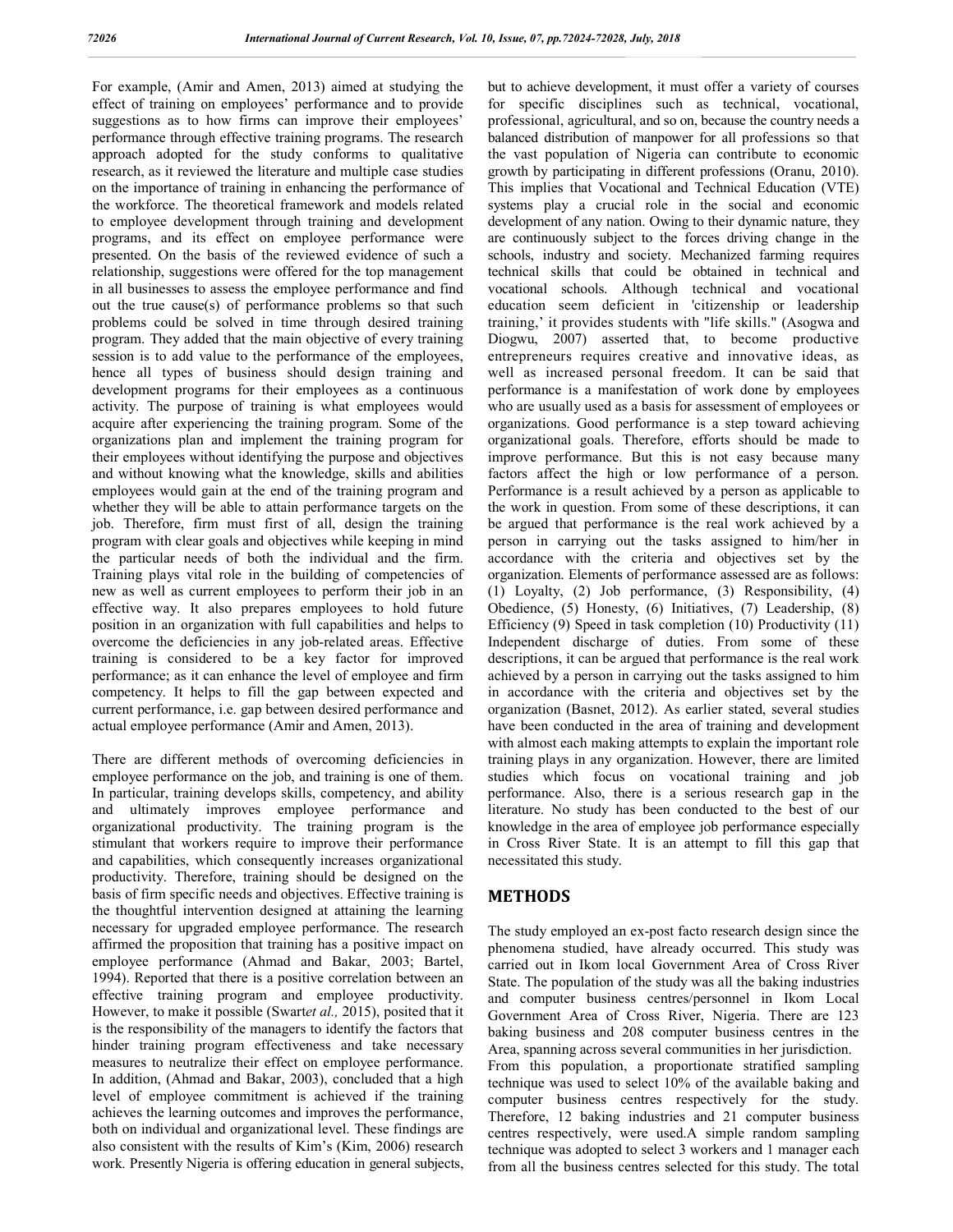number of participants selected for this study include 99 graduate-workers (36 from baking businesses and 63 from computer businesses), and 33 managers (12 from baking business and 21 from computer business centres).A 10-item rating scale was the instrument used for data collection. The instrument was designed in two sections – A and B. Section A was designed to be filled by the graduate-workers as a means of obtaining demographic information from them. Section B comprised of 10 items organized on a 5-point rating scale which was designed to be filled by managers of each selected business centre, as a means of rating the three selected graduate-workers. The instrument was administered by the researchers to all the selected centres on different days. All the instruments administered, were completely filled and retrieved immediately for analysis. The data obtained were analysed using descriptive statistics, while the hypotheses were tested using one-way analysis of variance (One-Way ANOVA) at .05 level of significance or 95 per cent confidence interval.

to their training duration. Table 2 presents the job performance indices of university graduates in computer business enterprises in accordance to their training duration.

**HO<sub>1</sub>:** Vocational training duration has no significant influence on university graduates job performance in baking business enterprises.

From Table 4, the calculated F-value 726.3118 is greater than the critical values 2.5787 at 0.05 significance level of significance and 49 degrees of freedom. Therefore, the null hypothesis is rejected implying that vocational training duration has a significant influence on university graduates job performance in baking business enterprises in Cross River State.

**HO<sub>2</sub>:** Vocational training duration has no significant influence on university graduates job performance in computer business enterprises.

|  |  | Table 1. Summary of Results Showing Baking Graduates Training duration and their Job Performance |  |  |  |  |  |
|--|--|--------------------------------------------------------------------------------------------------|--|--|--|--|--|
|--|--|--------------------------------------------------------------------------------------------------|--|--|--|--|--|

| Job performance indicators                 |       |            |             | Duration of training in months |                     |
|--------------------------------------------|-------|------------|-------------|--------------------------------|---------------------|
|                                            | Three | <b>Six</b> | <b>Nine</b> | Twelve                         | <b>Above Twelve</b> |
| Punctuality to work                        | 44    | 78         |             | 18                             |                     |
| Performance of assigned duties             | 28    | 76         |             | 18                             |                     |
| Knowledge of the business                  |       | 69         |             | 19                             |                     |
| Performance of duties according to rules   | 26    | 76         |             | 18                             |                     |
| Contribution to the business enterprise.   | 29    | 78         |             |                                |                     |
| Cooperation with others to carryout tasks. | 29    | 64         |             | 20                             |                     |
| Commitment to work.                        | 34    | 74         |             | 18                             |                     |
| Relationship with customers                |       | 69         |             | 19                             |                     |
| Speed in performing duties.                | 4     | 80         |             | 16                             |                     |
| Accuracy in performance of duties          |       |            |             |                                |                     |

**Table 2. Summary of Results Showing Computer Graduates Training duration and their Job Performance**

| Job performance indicators                 |       |     |      | Duration of training (in months) |              |
|--------------------------------------------|-------|-----|------|----------------------------------|--------------|
|                                            | Three | Six | Nine | Twelve                           | Above Twelve |
| Punctuality to work                        | 60    | 109 |      |                                  |              |
| Performance of assigned duties             | 66    | 121 |      | 14                               |              |
| Knowledge of the business                  | 72    | 118 |      |                                  |              |
| Performance of duties according to rules   | 62    | 120 |      |                                  |              |
| Contribution to the business enterprise.   | 69    | 137 |      |                                  |              |
| Cooperation with others to carryout tasks. | 67    | 129 |      |                                  |              |
| Commitment to work.                        | 67    | 128 |      | 4                                |              |
| Relationship with customers                | 60    | 135 |      |                                  |              |
| Speed in performing duties.                | 68    | 128 |      |                                  |              |
| Accuracy in performance of duties          | 60    | 137 |      |                                  |              |

**Table 3.Summary of descriptive statistics results showing the duration of training and the performance of university graduates in baking business enterprises**

| <b>Duration of Vocational training</b> | Count | Sum | Average | Variance |
|----------------------------------------|-------|-----|---------|----------|
| Three months                           | 10    | 331 | 33.1    | 33.43    |
| Six months                             | 10    | 739 | 73.9    | 25.21    |
| Nine months                            | 10    |     |         |          |
| Twelve months                          | 10    | 178 | 17.8    | 2.18     |
| Above Twelve                           | 10    | 45  | 45      | 0.28     |

**Table 4. One-way ANOVA results of the influence of duration of vocational training and University Graduates Job performance in baking business enterprises.**

| <b>Source of Variation</b> | SS       | Df | МS      |         | F crit. |
|----------------------------|----------|----|---------|---------|---------|
| Between Groups             | 35502.12 |    | 8875.53 | 7263118 | 2.5787  |
| Within Groups              | 5499     | 45 | 12.22   |         |         |
| Total                      | 36052.02 | 49 |         |         |         |

#### **RESULTS**

From Table 1, the performance of graduates in baking business enterprises has been shown under various indicators in relation

**Table 5. Summary of descriptive statistics results showing the duration of training and the performance of university graduates in baking business enterprises.**

| Duration of vocational training | Count | Sum  | Average | Variance |
|---------------------------------|-------|------|---------|----------|
| Three Months                    | 10    | 651  | 65.1    | 18.54    |
| Six months                      | 10    | 1262 | 126.2   | 83.73    |
| Nine Months                     | 10    |      |         |          |
| Twelve                          | 10    | 122  | 12.2    | 1.511    |
| Above twelve                    | 10    |      |         |          |

**Table 6.One-way ANOVA results of the influence of duration of vocational training and University Graduates Job performance in computer business enterprises**

| <b>Source of Variation</b> | SS       | df | МS       | н        | F crit. |
|----------------------------|----------|----|----------|----------|---------|
| Between Groups             | 120308.4 | 4  | 30077.1  | 1448.956 | 2.5787  |
| Within Groups              | 9341     | 45 | 20.75778 |          |         |
| Total                      | 121242.5 | 49 |          |          |         |

From Table 6, it can be inferred that the calculated F-values 1448.956 is greater than the critical F-values 2.5787 at 0.05 significance level. Therefore, the null is rejected implying that vocational training duration has a significant influence on